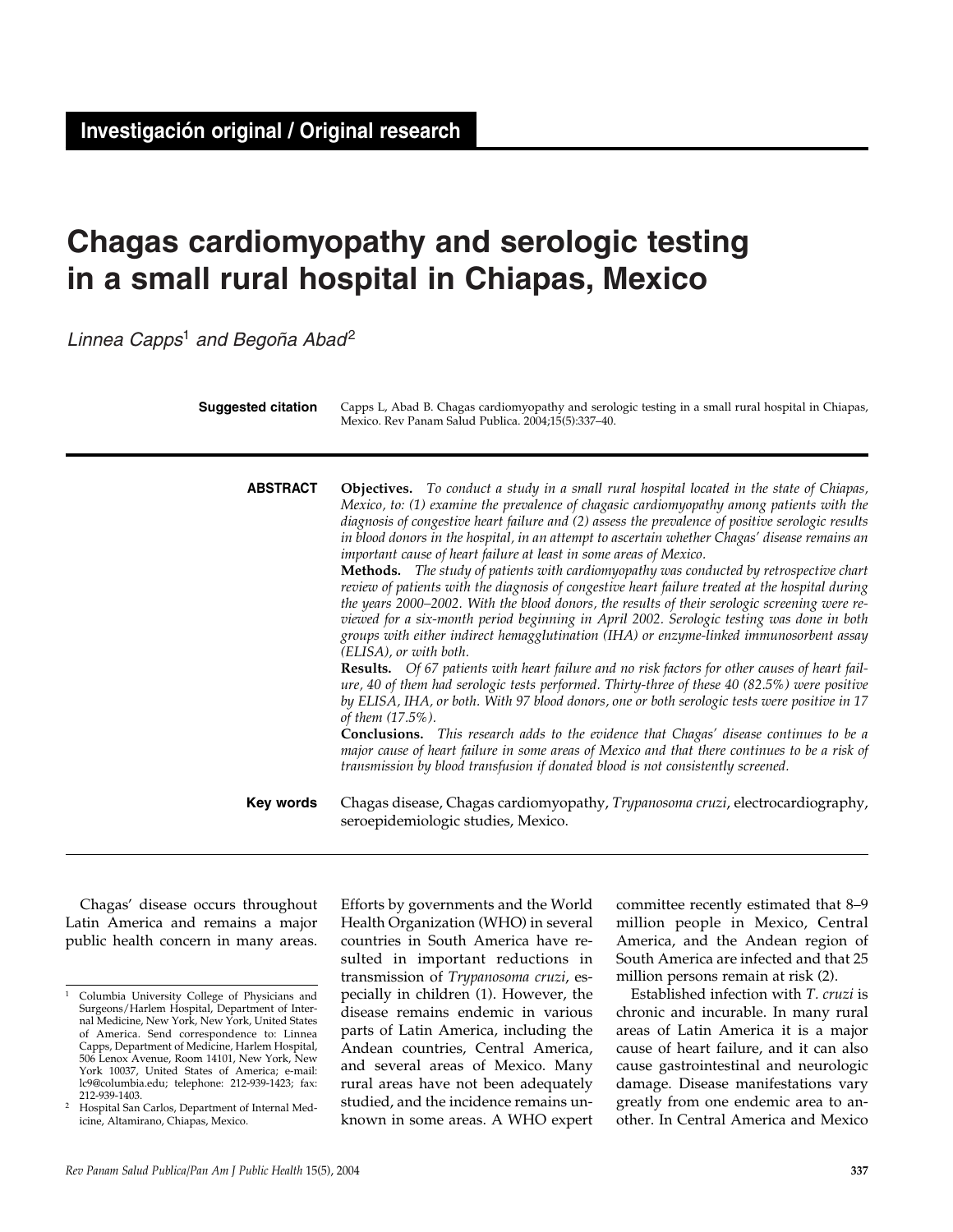the most important long-term morbidity is cardiomyopathy. Chagasic cardiomyopathy may be an important cause of heart failure in many regions of Mexico but is probably underreported because the clinical signs are nonspecific. However, the disease can be suspected clinically by the presenting signs and symptoms of heart failure and by electrocardiographic manifestations. The pathophysiologic features include interstitial fibrosis of the myocardium and dilatation and thinning of the ventricular wall, involving the right ventricle more than the left. The fibrosis also affects the conduction system, the right bundle of His more often than the left. Thus, it often presents with signs of rightsided heart failure and right bundle branch block on electrocardiogram.

Mexico has only recently begun to develop a comprehensive public health program to address Chagas' disease. More epidemiologic surveillance and vector control programs are being considered, and in 2001 the Secretariat of Health approved regulations that mandated screening of all blood donors for Chagas' disease. However, it is not clear whether all hospitals, especially small rural ones, have been able to consistently screen all donated blood.

A number of studies of the prevalence of Chagas' disease have been reported over the last decade in Mexico (3–7). Some have been populationbased studies of the prevalence of positive serologic results. They present a picture of a very heterogeneous distribution of infection, with some very highly endemic rural areas and virtually disease-free urban zones. A major limitation of many of the studies, especially older ones, is the use of a single serologic test. The current WHO recommendations are that two different tests should be used since there are significant numbers of false positives and false negatives.

Mexico's National Seroepidemiology Survey of 1987 found prevalence levels ranging from a low of 0.1% in the state of Jalisco to a high of 5.0% in the state of Chiapas (4). A major limitation of this large study was its poor coverage of rural areas, which probably led to a significant underestimation of the prevalence in the rural population. Chiapas is located in southern Mexico, on the border with Guatemala, and it is one of the poorest states in Mexico. It has a large rural indigenous population. The majority of the rural population is poor, and many live in substandard housing where the insect vectors can multiply, placing the inhabitants at risk for transmission of the disease.

A recent serologic survey in four different geographic zones in Chiapas sampled 1 333 residents in 13 communities (8). Prevalence was high in the Lacandon Forest and Central Mountain regions (32.1% and 13.8%, respectively). Those authors noted that there apparently continues to be active transmission since seropositive cases were found in children under 10 years of age.

A few studies have reported the number of cases of chagasic cardiomyopathy within a patient population with cardiac disease. However, there is very little epidemiologic data on the incidence of chronic Chagas' disease. A recent review of data on Chagas' disease in Mexico concluded that information on the prevalence of the disease is scarce. Over a five-year period in the mid-1990s, 441 new cases of chronic chagasic cardiomyopathy were reported to health authorities in Mexico (9). This has led some to conclude that Mexican strains of *T. cruzi* have low virulence, but lack of detection of existing cases could certainly be the explanation as well. A study published in 1995 found that 7 of 36 (19.4%) cases of heart disease in a hospital in the city of Mérida, Yucatán, were caused by Chagas' disease (10). Another study, in Mexico City, found that 21 of 40 (52.5%) patients with dilated cardiomyopathy were seropositive for *T. cruzi* (11).

We report a case series of chagasic cardiomyopathy from a small rural hospital in Chiapas and data on the prevalence of positive Chagas serologic results in blood donors from the same hospital. Our impression, formed by caring for patients with heart failure, was that Chagas' disease continues to be an important cause of heart failure in rural areas such as Chiapas. The review of these cases was undertaken in an attempt to assess whether that supposition was valid or not. In addition, we wanted to evaluate the prevalence of seropositivity in healthy blood donors.

# **METHODS**

We reviewed all the records of patients in a small rural hospital for the diagnosis of congestive heart failure. The hospital has an average of 2 500 hospital discharges per year and 12 000 to 14 000 outpatient visits per year. The patients come from a wide area of the state of Chiapas, and the vast majority of them are indigenous Mayans.

We selected for review all the charts of patients with a diagnosis of congestive heart failure who had been hospitalized or seen in the outpatient clinic during the years of 2000 through 2002. We collected data on serologic results and clinical signs of heart failure (jugular venous distension, rales on auscultation of the lungs, hepatomegaly, and peripheral edema). We reviewed chest X rays (for cardiothoracic ratio) and electrocardiograms (for rhythm and bundle branch blocks). We also noted any diagnosis that could be a risk factor for heart failure, such as hypertension, diabetes, valvular heart disease, and alcoholism. Serologic analysis was not done in all patients before 2002. Only the indirect hemagglutination (IHA) test was available, and it was not systematically done in all patients with heart failure. The enzyme-linked immunosorbent assay (ELISA) was not available until April 2002. We attempted to do both serologic tests in patients who were seen after that date.

Starting in April 2002, the hospital screened all donated blood with serologic tests, using the same two tests. We reviewed the results of this screening for six months, starting in April 2002.

The indirect hemagglutination was conducted using kits from Wiener Laboratorios (Rosario, Argentina). Specimens were treated with 2 mercaptoethanol (2-ME) at a dilution of 1:40, according to the manufacturer's instructions. A titer of 1:16 was considered a positive result. The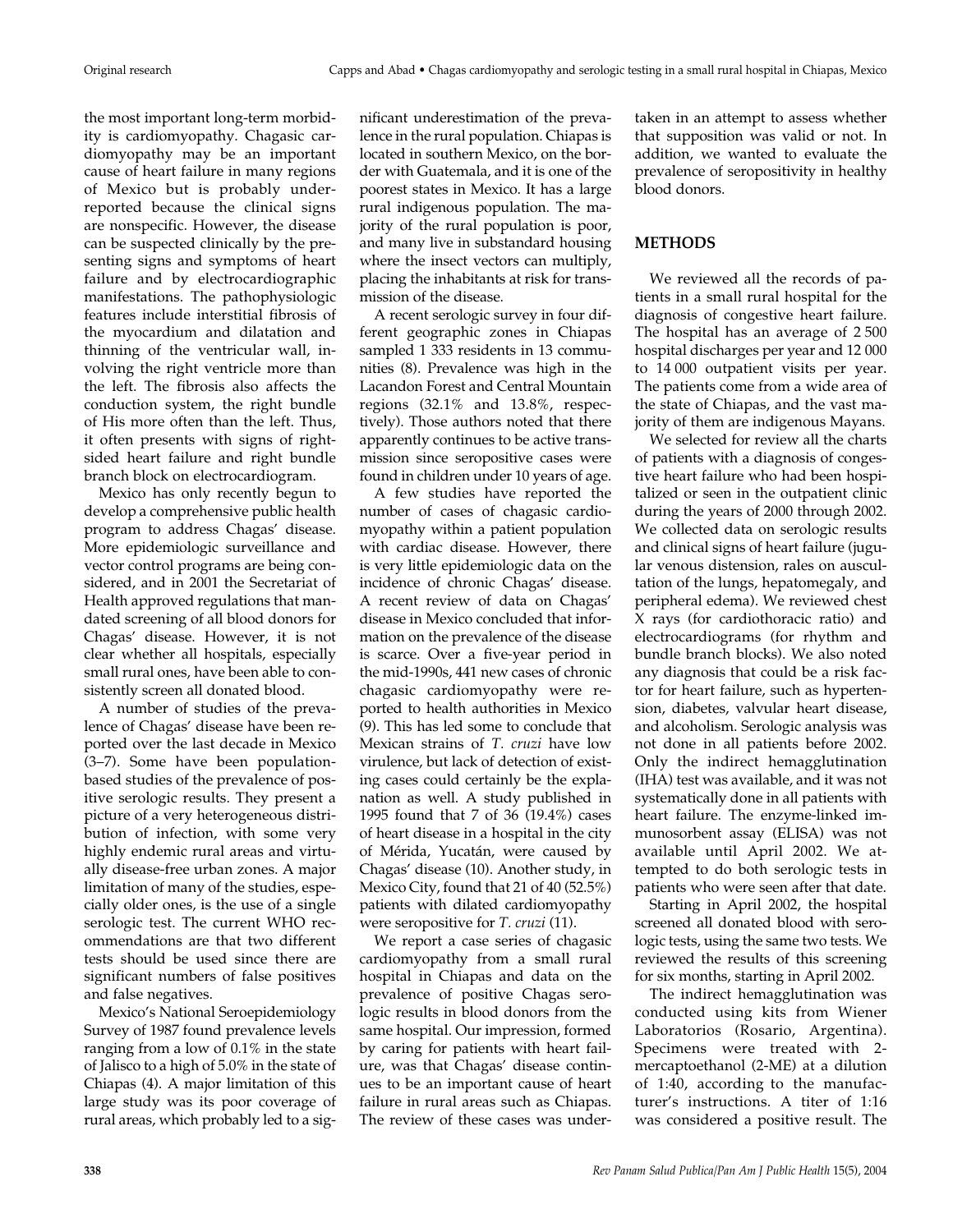ELISA used was a commercially available kit, also from Wiener; this test is reported to have a sensitivity of 100% and specificity of 99.6%.

# **RESULTS**

#### **Patients with congestive heart failure**

A total of 78 patients with the diagnosis of congestive heart failure were identified. Of these 78, 11 of them had other conditions that could cause heart failure and so were excluded from the data reported here. These 11 included 3 with hypertension, 2 with diabetes, 2 with valvular heart disease, 2 with cor pulmonale, 1 with a history of alcoholism, and 1 with severe anemia.

Among the 67 patients with heart failure, there were 36 women and 31 men. The mean age was 60.3, with a range of 25 to 99. Forty-three percent were under 60 years of age.

Fifty-four patients had chest X rays done. All of these persons had cardiomegaly, with a mean cardiothoracic ratio of 0.68 and a range of 0.51 to 0.84. Of the 56 patients with electrocardiograms, only 5 had left ventricular hypertrophy. Thirty-five had atrial fibrillation, and 21 had right bundle branch block. The most common clinical signs were those of right–sided heart failure (hepatomegaly and jugular venous distention) or biventricular failure. Only 4 patients had signs of pulmonary edema without signs of right-sided failure.

Of the 67 patients, 40 of them had serologic testing performed. One or both tests were positive in 33 of those 40 patients (82.5%). Both serologic tests were done in 13 of the 40 patients (32.5%). ELISA was positive in 12 of the 13, and indirect hemagglutination positive in all 13 of them. An additional 20 patients who were tested before the ELISA became available had positive indirect hemagglutination results (Table 1).

**TABLE 1. Results of Chagas serologic testing in 67 patients with cardiomyopathy, Chiapas, Mexico, 2000–2002**

|                                           |                     | Test result |      |          |      |
|-------------------------------------------|---------------------|-------------|------|----------|------|
|                                           | Testing<br>not done | Positive    |      | Negative |      |
| Test                                      |                     | No.         | $\%$ | No.      | $\%$ |
| Enzyme-linked immunosorbent assay (ELISA) | 54                  | 12          | 92.3 |          | 7.7  |
| Indirect hemagglutination (IHA)           | 27                  | 33          | 82.5 |          | 17.5 |

IHA with 97 of them and the ELISA with 69 of them. Of those 97, 85 were men and 12 were women. The mean age was 32.8, with ages ranging from 18 to 54. Seventeen of these 97 (17.5%) were positive by one or both tests. Of these 17, 7 of them (41.2%) were less than 30 years old. ELISA was positive in 7 of 69 patients (10.1%) tested with both types of serologic analysis (Table 2).

# **DISCUSSION**

In this series of patients with congestive heart failure in one small hospital in the state of Chiapas, Mexico, a very high proportion had serologic evidence of Chagas' disease. A substantial number of the others had clinical signs compatible with chagasic cardiomyopathy (right-sided heart failure and atrial fibrillation or right bundle branch block on electrocardiogram) and no history of other risk factors for congestive heart failure. Hypertension is uncommon in this patient population, and patients with a history or electrocardiographic findings that suggest ischemic heart disease are very rare.

These data suggest that Chagas' disease is still a common cause of conges-

tive heart failure in some areas of Mexico. It seems more likely that many cases of chronic Chagas' disease are unrecognized rather than that the strains of *T. cruzi* found in Mexico are less virulent than those in other parts of Latin America.

Our study is limited by the fact that it is a case series from one small hospital and that we do not have serologic testing results on all the patients in the series. In addition, we have two serologic tests on only a part of our sample.

Despite the limitations, this series adds to the evidence that Chagas' disease continues to be a major cause of heart failure at least in some areas of Mexico, particularly poor rural regions such as Chiapas. In addition, the high rate of seropositivity in blood donors, many of whom are young adults, suggests that transmission by insect vectors is probably continuing and that there is a risk of transmission by blood transfusion if donated blood is not screened. Prevention of new cases of Chagas' disease, and of the disability and premature death that it causes, will require not only more consistent screening of donated blood but also greater attention to public health measures to reduce transmission.

### **TABLE 2. Results of Chagas serologic testing in 97 blood donors, Chiapas, Mexico, 2002**

# **Blood donors**

A total of 97 blood donors were screened during the six-month period from April to September of 2002, using

|                                           | Testing  | Test result |      |             |      |
|-------------------------------------------|----------|-------------|------|-------------|------|
|                                           |          | Positive    |      | Negative    |      |
| Test                                      | not done | No.         | $\%$ | $\%$<br>No. |      |
| Enzyme-linked immunosorbent assay (ELISA) | 28       |             | 10.1 | 62          | 89.9 |
| Indirect hemagglutination (IHA)           | 0        | 14          | 14.4 | 83          | 85.6 |